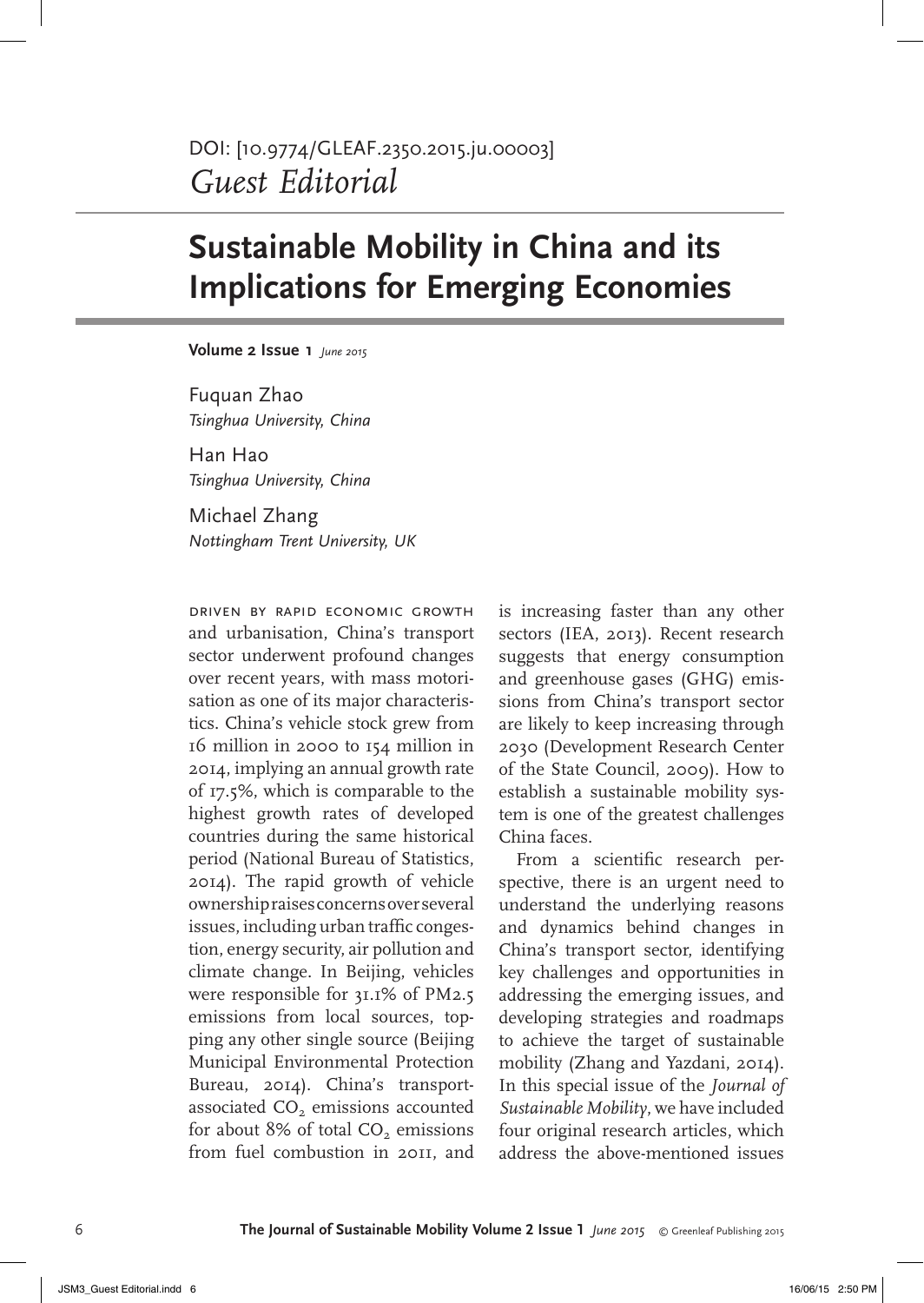from the perspectives of urban transport structure, suburban transport, advanced vehicle market diffusion, and eco-efficiency assessment of automotive products, respectively. As the current transportation issues in China share significant similarity with other large developing countries, we hope the insights into China's sustainable mobility will shed some light on the common issues other developing countries encounter.

The tremendous growth of vehicle stock has caused substantial changes in the transport system and structure. For instance, the share of vehicle travel out of total urban travel in Beijing increased from 23.2% in 2000 to 34.2% in 2014. During the same period, the share of non-motorized travel decreased from 41.5% to lower than 20% (Beijing Transportation Research Center, 2013). Infrastructure plays an essential role in determining transport structure. Since 2005, China has invested over 1 trillion yuan (US\$161.3 billion at the 2013 exchange rate, World Bank) in the construction of urban rail infrastructure (Ministry of Housing and Urban-Rural Development, 2013). The total length of urban rail transit reached 2,408 km in 2013 (National Bureau of Statistics, 2014). Twenty cities have built bus rapid transit (BRT) systems, constituting a total operating length of over 540 km (Institute for Transportation and Development Policy, 2015). Many municipal governments in China have in recent years offered generous subsidies to public transport, maintaining the bus and rail tariffs at considerably low levels. With all these efforts, urban public transport, with urban rail as the representative, appears to be superseding vehicle use

growth and is more appropriate for the dense urban fabric and desirable to reduce energy consumption, air pollution and GHG emissions, as the paper by Gao, Newman and Webster in this issue concluded.

Suburban transport is another important part of the transport system, which has not been intensively studied by existing literatures. In the paper by Sun and Doulet in this issue, using community-based mobility services in Shanghai as a case, the authors shared their insights into the flexible and sustainable transport system for suburban China of 2050, with implications on intermodality, transformation of the institutional framework and new market segment for community-based transport.

Fuel economy is one of the essential factors determining energy and environmental impacts of the transport sector. In the early 2000s, China's vehicle fuel economy significantly lagged behind developed countries. The fleet average fuel economy of China's new passenger vehicles was 10% worse than those of Japan and Germany (Oliver *et al*., 2009). This situation has been largely improved after the implementation of China's fuel economy standards. China issued fuel economy standards for passenger vehicles, light duty commercial vehicles and heavy duty commercial vehicles in 2004, 2007 and 2011, respectively. The fleet average fuel consumption rate decreased from 8.16 L/100 km in 2006 to 7.31 L/100 km in 2013 (iCET, 2014), with the target of reaching 5 L/100 km in 2020. To encourage the purchase of fuelefficient passenger vehicles, China set a lower purchase tax rate for passenger vehicles with displacement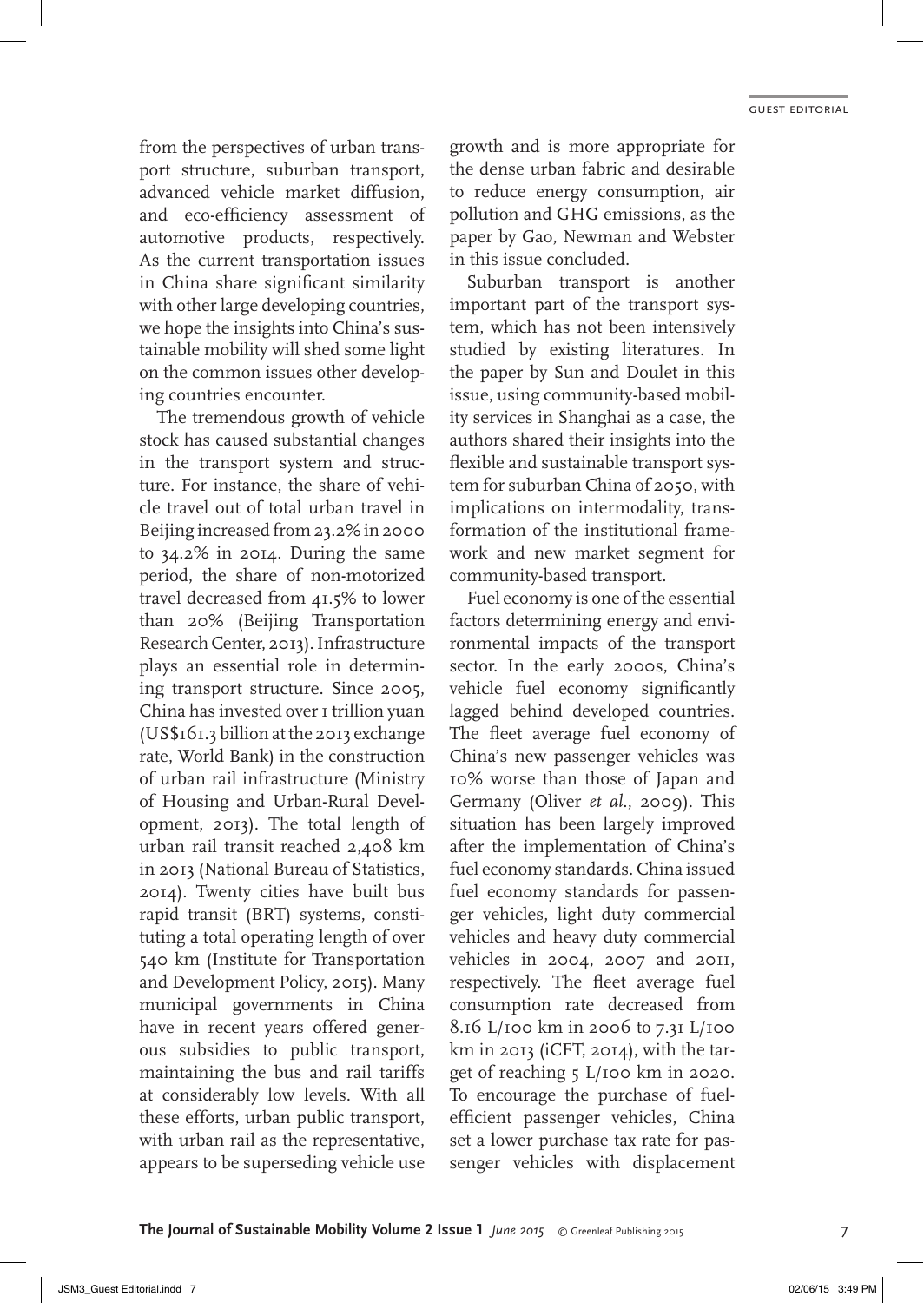volumes of 1.6 L or lower from 2009 to 2010. Since 2010, purchases of fuel-efficient vehicles qualify for a 3000 yuan (US\$483.9) subsidy. In 2009, the Chinese Government invested 5 billion yuan (US\$806.5 million) in accelerating the scrappage of old, inefficient vehicles. However, as Hao *et al*. (2011b) argued, improving fuel economy alone is not enough to achieve the sustainable targets in China's transport sector.

The Chinese Government considers electric vehicles (EV) a priority among the advanced vehicle technologies. In the 'Industry Development Plan for Energy Saving and New Energy Vehicles', the accumulated sales of battery electric vehicles and plug-in hybrid electric vehicles were projected to reach 5 million in 2020 (Chinese State Council, 2012). To achieve this ambitious target, both the central and local governments have implemented a package of measures, including subsidising EV purchase and charging infrastructure construction, and purchase tax exemption, to promote EV market diffusion (Hao *et al*., 2014). By the end of 2014, 723 charging stations as well as nearly 29,000 charging posts have been built. However, EV sales are far lower than the announced targets, due largely to high vehicle cost, charging inconvenience, and range anxiety. The paper in this issue by Du, Chen, Gao and Ouyang analysed the key factors affecting EV market diffusion, which is of high relevance to both policy-makers and EV manufacturers.

With the rapid growth of China's automotive industry, its environmental and energy impacts are becoming more and more significant, which is of great concern to both researchers and policy-makers, home and abroad. However, existing studies in China's context have not established an integrated system of assessment of the socioeconomic impacts from the production and use of automotive products, making it difficult to achieve optimisation through the industrial chain from a global perspective. In particular, the software platforms for such assessments, which have already been widely used in the US and the EU such as the GREET Model (Wang, 2014), have not been well developed in China's context yet. In the paper by Yin, Chen, Yang, Xie and Liao in this issue, an eco-efficiency assessment system, 'Vehicle-IA system', for the automotive products in China was established, with the aim of guiding the automotive manufacturers to design and produce cars with better socioeconomic impacts.

China's efforts to establish a sustainable mobility system create an opportunity for researchers. Policies need to be developed in the context of China's unique administrative system, which cannot be well adapted by existing studies from developed countries. For example, mandatory policies play an essential role in China's transport policy system, such as the administrative restrictions on vehicle purchase and vehicle use, which have been implemented in many of China's large cities (Hao *et al*., 2011a). These policies have immediate effects on controlling transport demand. If designed properly, they can improve transport equity as well. However, they are not market-based and may cause overall inefficiency. Besides, these policies are often associated with low public acceptance. Research plays an extremely important role in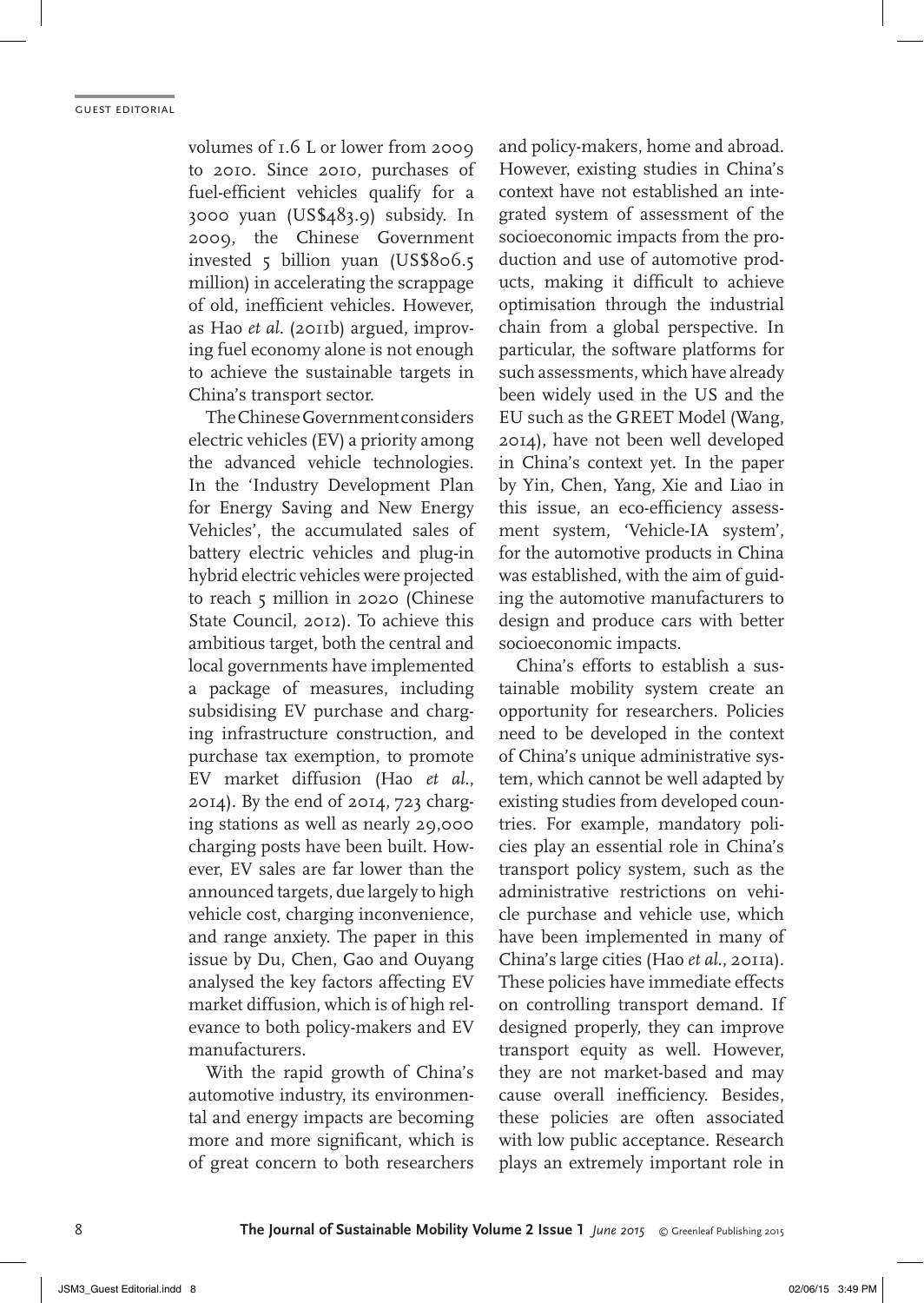evaluating such existing policies and raising recommendations for further improvements. There is large potential for researchers to participate in forming the strategy for sustainable mobility in China. The *Journal of Sustainable Mobility* will continue to serve as a platform for researchers, policy-makers and entrepreneurs to exchange ideas and promote the realisation of sustainable mobility through joint effort.

## **References**

- Beijing Municipal Environmental Protection Bureau, 2014. *PM2.5 Source Apportionment in Beijing*, Beijing.
- Beijing Transportation Research Center, 2013. *Beijing Transportation Development Annual Report 2013*, Beijing.
- Chinese State Council, 2012. *Industry Development Plan for Energy Saving and New Energy Vehicles*, Beijing.
- Development Research Center of the State Council, 2009. *2050 China Energy and CO*2 *Emissions Report*, Beijing.
- Hao, H., Wang, H., Ouyang, M., 2011a. Comparison of policies on vehicle ownership and use between Beijing and Shanghai and their impacts on fuel consumption by passenger vehicles. *Energy Policy*, 39, 1016-1021.
- Hao, H., Wang, H., Ouyang, M., 2011b. Fuel conservation and GHG (Greenhouse gas) emissions mitigation scenarios for China's passenger vehicle fleet. *Energy*, 36, 6520-6528.
- Hao, H., Ou, X., Du, J., Wang, H., Ouyang, M., 2014. China's electric vehicle subsidy scheme: Rationale and impacts. *Energy Policy*, 73, 722-732.
- iCET, 2014. *China Passenger Vehicle Fuel Consumption Development Annual Report*. Beijing.
- IEA, 2013. CO<sub>2</sub> Emissions from Fuel Combus*tion*, International Energy Agency, Paris.
- Institute for Transportation and Development Policy, 2015. *Total Length of BRT Lane*, http://www.chinabrt.org (accessed March 20, 2015).
- Ministry of Housing and Urban-Rural Development, 2013. *China Urban Construction Statistical Yearbook 2013*, Beijing.
- National Bureau of Statistics, 2014. *China Statistical Yearbook 2000-2014*, Beijing.
- Oliver, H.H., Gallagher, K.S., Tian, D., Zhang, J., 2009. China's fuel economy standards for passenger vehicles: Rationale, policy process, and impacts. *Energy Policy*, 37, 4720-4729.
- Wang, M., 2014. *GREET.net 2014*, Argonne National Laboratory.
- Zhang, M., and Yazdani, B., 2014. Paradigm Change of Mobility in the Twenty-first Century. *Journal of Sustainable Mobility* 1, 9-18.





Dr **Frank (Fuquan) Zhao** is a Professor and Director of the Automotive Strategy Research Institute at Tsinghua University, China, since May 2013. Dr Zhao has published five books and more than 300 academic papers, and owned more than 100 patents. Dr Zhao

received many recognitions in his career including but not limited to: Fellow of SAE in 2006, China Automobile Industry Outstanding Person in 2008, CTO of the Year in 2008 and Executive of the Year for Product Planning in 2009 by China Automotive News, the Silver Medal of National Scientific and Technological Progress in 2009, the Gold Medal of China Automotive Science and Technology Progress in 2012, and the Gold Medal of China Enterprise Management in 2012.

- $\boxtimes$  State Key Laboratory of Automotive Safety and Energy, Tsinghua University, Beijing 100084, China
	- zhaofuquan@tsinghua.edu.cn